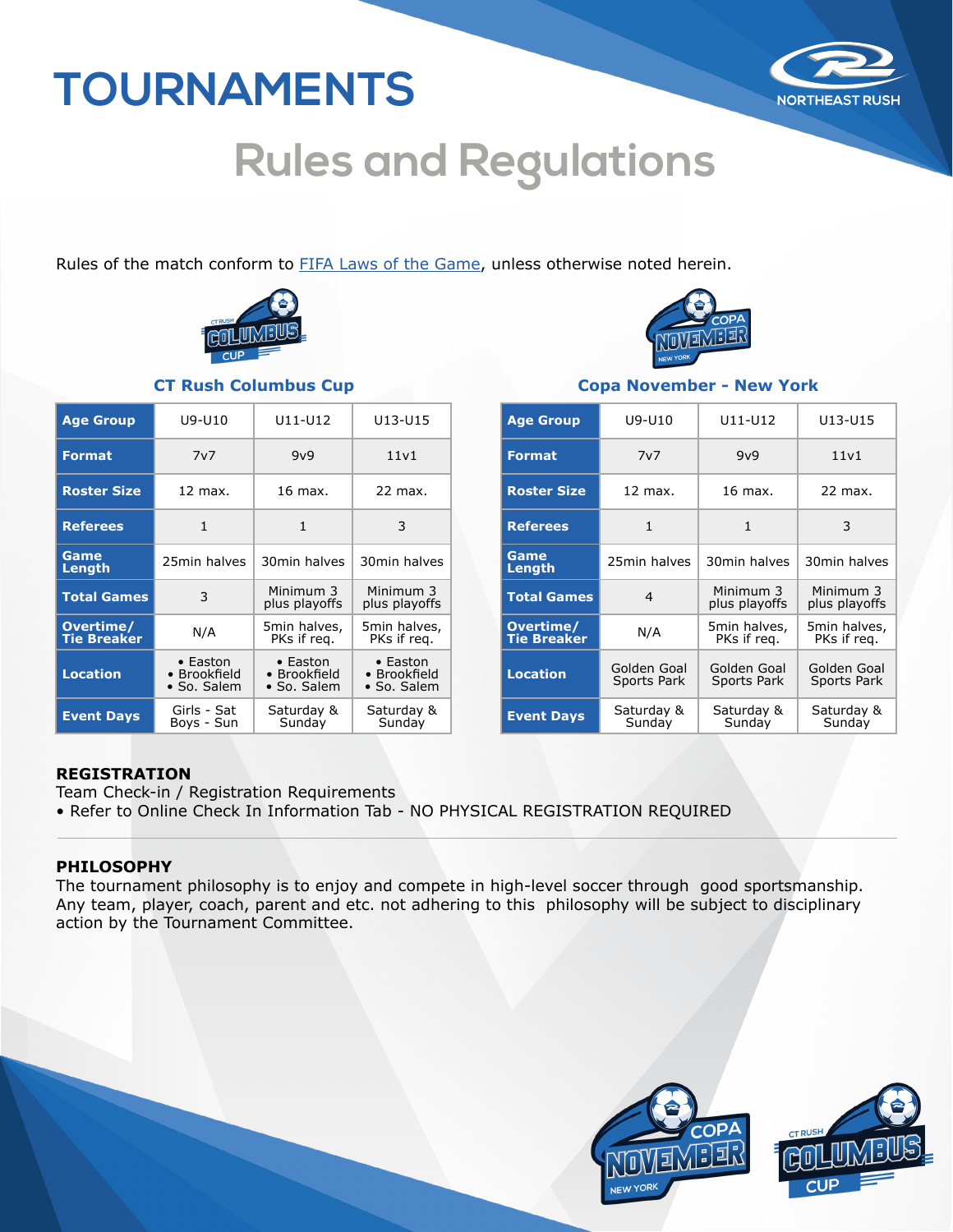

# **Rules and Regulations**

#### **SPORTSMANSHIP**

Coaches are responsible for the conduct of players and fans of their teams. Under no circumstances will harassment, intimidation or sarcasm directed at referees will be tolerated. For any sportsmanship problems concerning coaches, other team officials and/or spectators, the center referee is empowered to direct the offender(s) to leave the area. If the offender(s) fail to leave as directed, the referee shall terminate the game and report the incident to the Tournament Director, who shall award a 4-0 victory to the non-offending team.

#### **TOURNAMENT WILL APPLY TO RECEIVE DUAL SANCTIONED BY THE US YOUTH SOCCER ASSOCIATION AND US CLUB SOCCER.**

#### **INSURANCE**

This tournament requires a certificate of insurance from any non US Youth Affiliate team, or non US Club Soccer team evidencing liability and player medical coverage. The minimum liability limits must equal or exceed US Youth and US Club Soccer minimum (\$1,000,000) and the minimum excess player medical limits must equal or exceed \$25,000.

#### **PLAYER ELIGIBILITY**

All players must be born on or after the birth dates for their age group classification as indicated below. All players and the teams to which they are registered must be properly registered with US Club Soccer, USYSA/USSF and their local associations, throughout the United States to join us.

#### **PROTESTS**

Protests will NOT BE ACCEPTED and MAY NOT be lodged.

#### **TEAM/PLAYER REGISTRATION**

Player passes authorized by their respective soccer association shall be verified and compared with the tournament roster at team registration and prior to each championship match.

#### **GUEST PLAYERS**

Any team can invite up to a maximum of 3 guest players, as long as each guest player has a valid player pass, medical waiver and is listed in the certified roster.

> *\*It is required that all teams add all players including guest players on the certified roster be added to gotsoccer.com during the registration process.\**

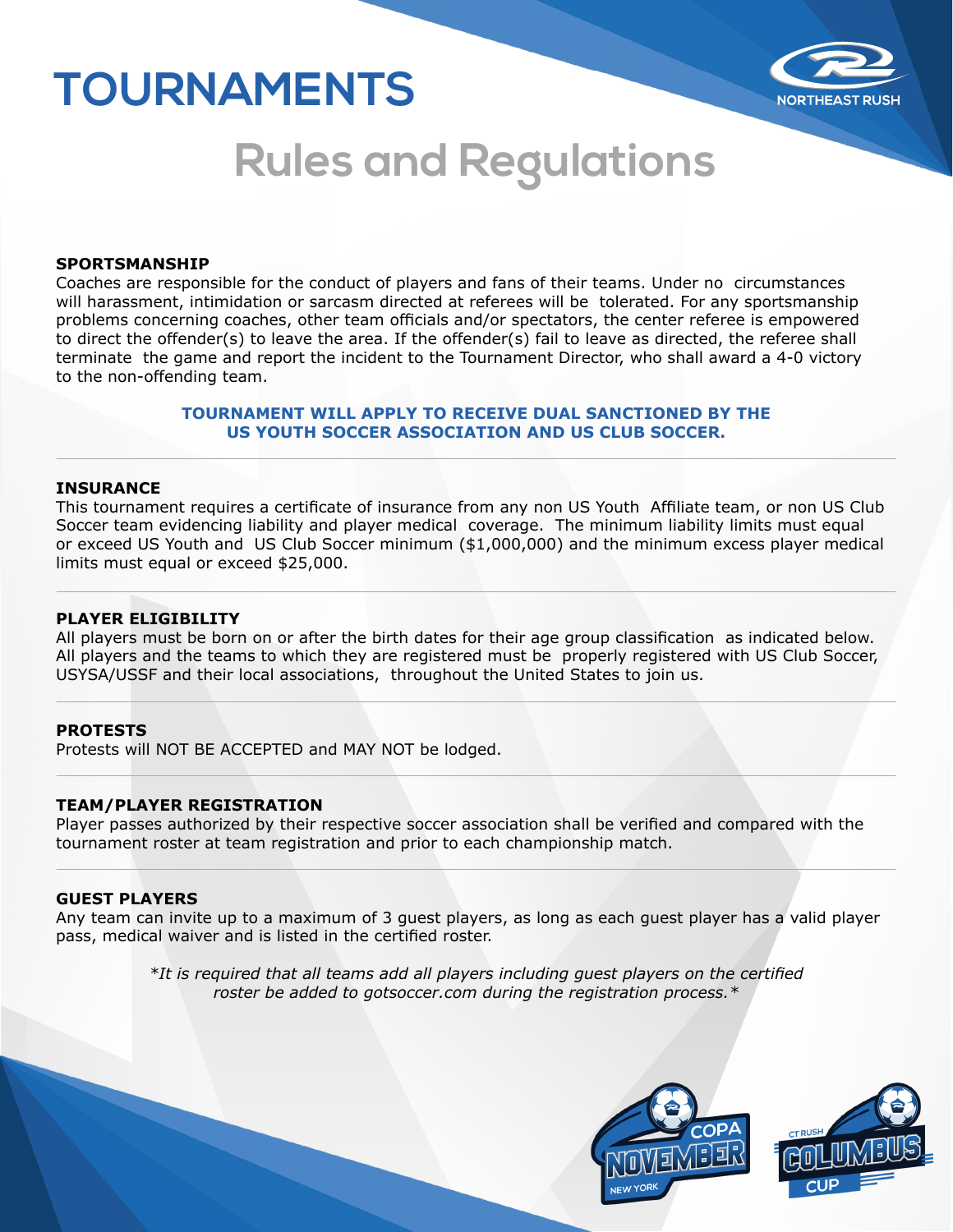

## **Rules and Regulations**

#### **DUAL ROSTER**

Dual rostering is permitted but only under the following conditions.

- A) Players must be included on each team's roster at the time of team registration.
- B) Players can only be dual rostered to a team in an older age division.

Dual rostering a player to a team in a younger division or to another team of the same division is NOT permitted. Teams' rosters shall be frozen at the time of registration. Any team using an ineligible player shall be disqualified from the tournament and forfeit their registration fees.

#### **PLAYER EQUIPMENT**

Shoes must meet FIFA specifications. Shin guards are mandatory. No metal-rimmed glasses or jewelry of any kind will be allowed. Casts, splints or body braces made of a hard substance in its final form such as leather, rubber, plastic, plaster or fiberglass must be covered on all exterior surfaces with no less than ½ inch thick, high density polyurethane, or an alternate material of the same thickness and similar physical properties to protect the injury.

**A medical release for the injured player signed by a licensed physician must be available at the game site. Players may not play with these casts without the approval of the Referee.**

#### **HOME TEAM**

In the event of a uniform color conflict, the home team shall change. The home team is listed first on the schedule.

#### **DURATION**

Interval between halves shall be three (3) minutes. The referee is the official timekeeper of the match. All games will be running time.

#### **BUILD OUT LINES (U9-U10)**

It is mandated that all U9-U10 age groups play with a build out line.

#### **BALL SIZE**

Age groups U9-12 will use a size 4. Age groups U-13 and older will use a size 5. The home team is responsible for a match ball.

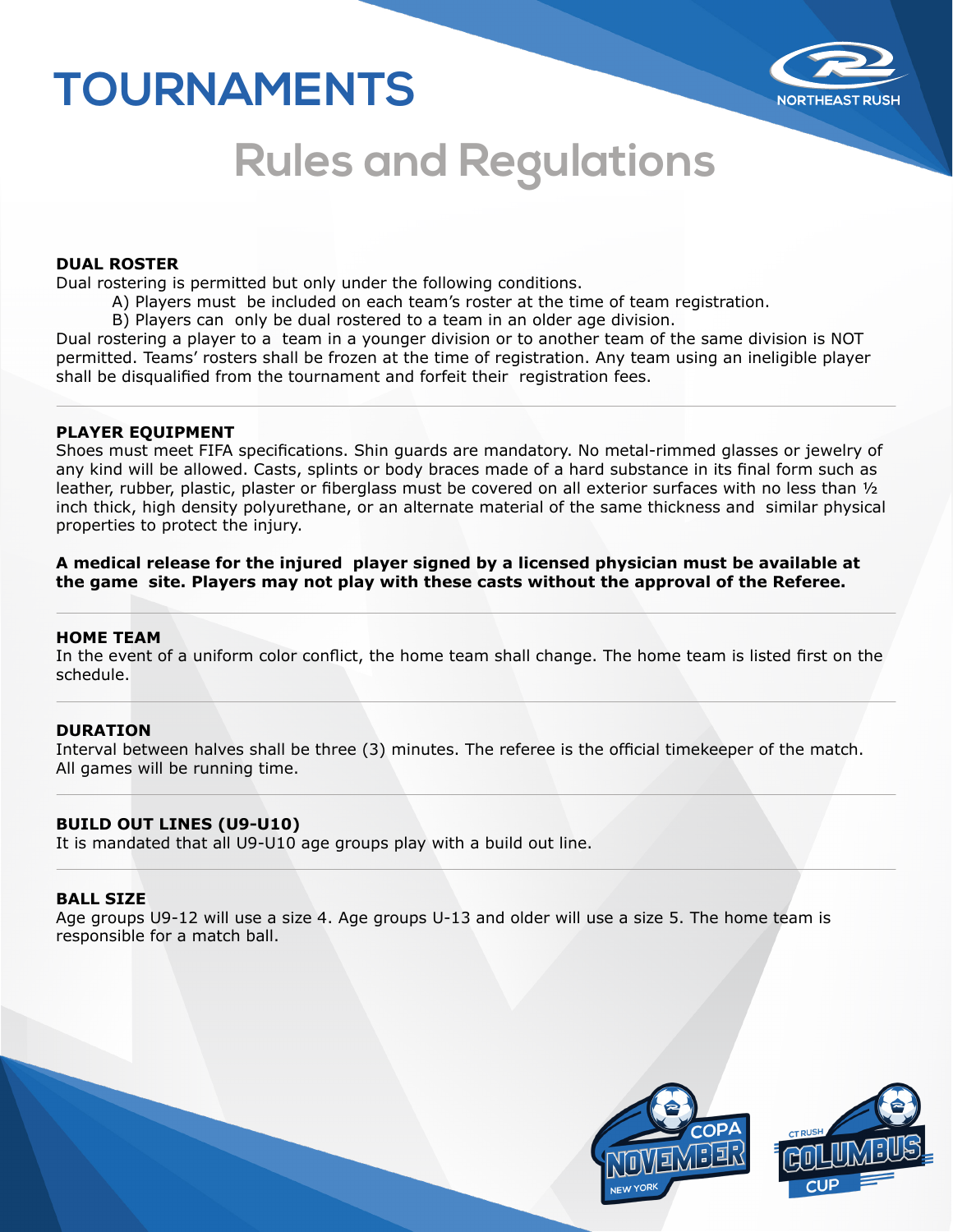

# **Rules and Regulations**

#### **OVERTIME**

All tied preliminary matches will remain a tie. In the Championship/Finals matches if regulation play ends in a tie score, the following steps will be followed: Two five (5) minute overtime periods will be played. If still tied, the tie will be broken by penalty kicks in accordance with FIFA tiebreaker rules. Best of 5 penalty kicks.

#### **SUBSTITUTIONS**

There will be free substitution, with the referee's consent at the following times:

- a. A player receiving a yellow card (both teams)
- b. Prior to a throw-in (both teams)
- c. Prior to a goal kick (both teams)
- d. After a goal by either team (both teams)
- e. After an injury by either team when the referee stops the play (both teams)
- f. At half-time by either team (both teams)
- g. At the referee's discretion (both teams)

### **STANDINGS AND TIE BREAKERS**

Group standings will be based on total points from the results of preliminary matches. Three (3) points for a win, one (1) point for a tie, (0) points for a loss. A tie in total points within a group will be settled by the following tiebreakers in order:

- a. **Head to head game results** winner will advance.
- b. **Goal differential** team with highest goal differential against opponent will advance (maximum of five (5) goal differential). *(Example: A 7-0 game = 5-0 in calculating advancement; a 11-5 game = 10-5 in calculating advancement).*
- c. **Most number of "shutouts"** teams with most "shutouts" will advance.
- d. **Fewest goals against** team with fewest goals allowed will advance.
- e. **Most goals scored**
- f. **Penalty shootout**

#### **SCORE SHEETS**

All coaches are responsible for verifying the score by emailing the score to the tournament director.

#### **REFEREES**

A USSF one-person referee system will be used for all U9-U12 matches and a three person referee system will be used for U13-U15 matches.

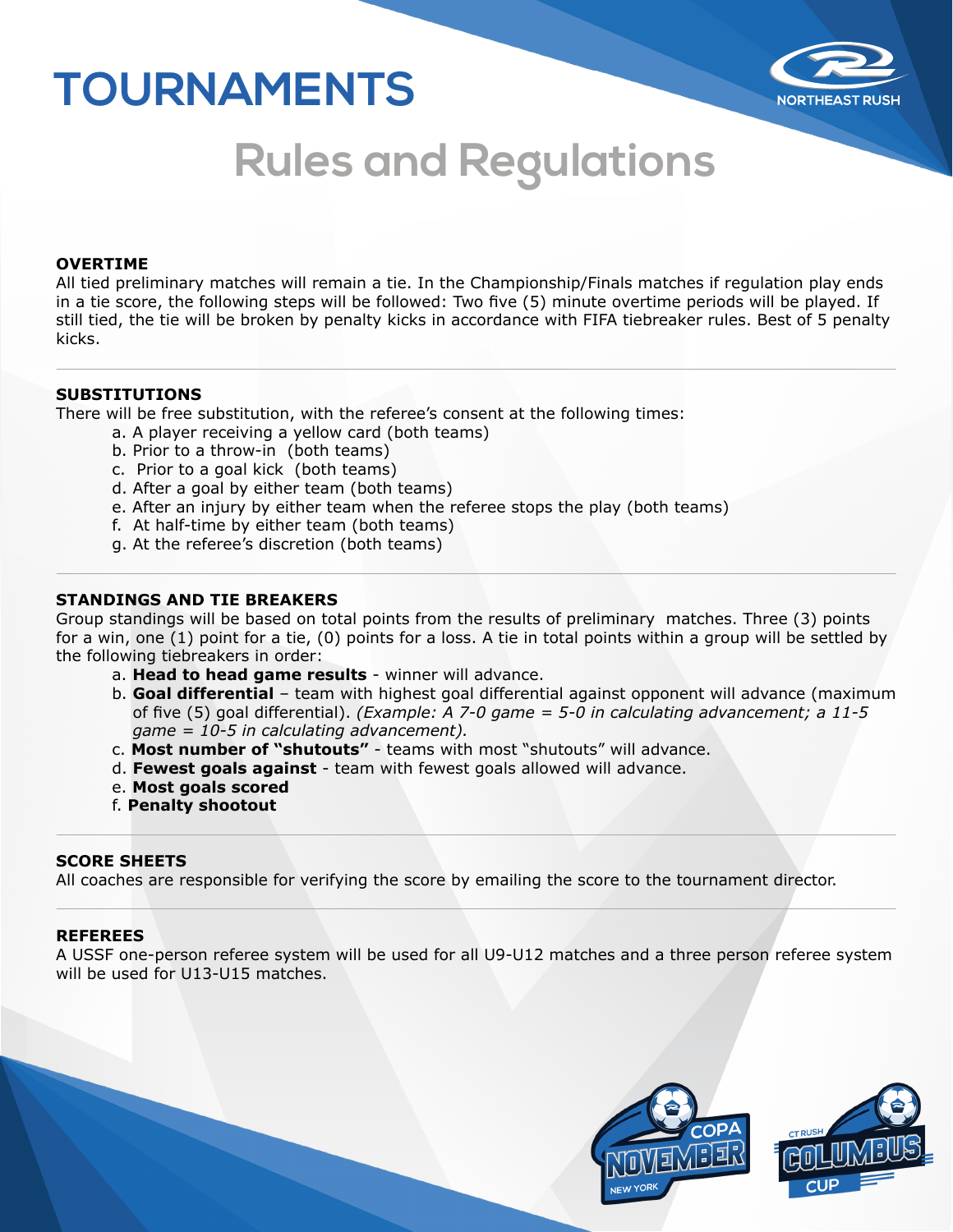

# **Rules and Regulations**

#### **FORFEITS**

The team forfeiting the match for whatever reason shall be declared the loser by a score of three (3) goals to none (0). A team forfeiting may be considered not in good standing and face disciplinary action. It is the duty of the coaches to ensure that players report to the field 15-20 minutes prior to start time of each match.

#### **INCLEMENT WEATHER**

The acting Tournament Director reserves the right to make the following changes in the event of inclement weather:

- 1. Relocated and/or reschedule a match
- 2. Reduce scheduled duration of a match
- 3. Cancel a match
	- If inclement weather prevents a match from being completed during the scheduled time, the score shall stand
		- *\*if at least one-half of the match has been completed.*
	- The Tournament Committee, the coaches of the host teams, or any sponsors of tournament activities shall not be responsible for expenses incurred by any team or club if the tournament is canceled in whole or in part.
	- Coaches and players will share one side of the field. All spectators will take up a position on the opposite side of the field during the time that the match is in progress.
	- The acting Tournament Director reserves the right to decide on all matters relative to the tournament. His/her decisions are final.
	- All Tournament matches will be played in accordance with the Laws of the Game as issued by FIFA except as modified.

#### **Team Withdrawal**

All Entry Fees must be postmarked by September 20th, to guarantee consideration. All late applications will be put on a waitlist for review. Once a team is accepted into the tournament no refund will be issued. If a team decides to withdraw sanctions will be placed against your team/club for future participation in our events. If a team withdraws before the acceptance list is posted, a full refund will be issued.

#### **SIDELINE BEHAVIOR**

Both teams will sit on the same side of the field. Only coaches and trainers may stay on the player's sideline. Spectators are only allowed on the opposite side of the field from the coaches and players and are limited to being in the designated area from penalty box to penalty box. No spectators are allowed behind the goal areas. **Harassment of the officials from coaches, spectators or players will not be tolerated.**